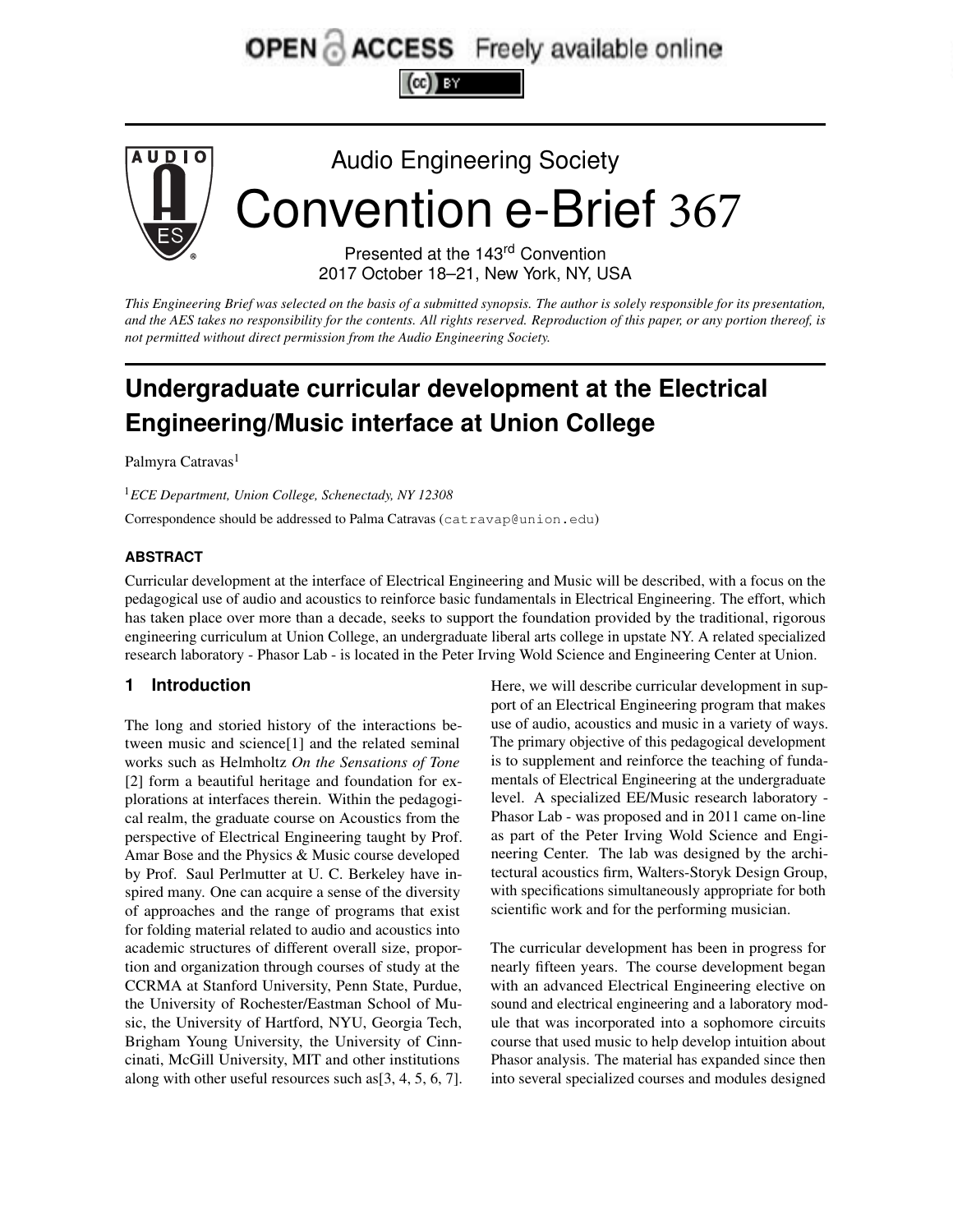for different points in the engineering curriculum.

The courses have been implemented in the context of a small liberal arts college with engineering that has a total undergraduate population of approximately two thousand students across all disciplines. We have connected the curriculum with the liberal arts side of campus through a suite of interdisciplinary course collaborations that generate a plethora of opportunities to reinforce core engineering fundamentals. Students from across campus have also performed undergraduate research projects and ideas for General Education spinoffs have been tested over time on liberal arts students and through the ID course collaborations.

The courses will be described below in order of appearance in the Electrical Engineering curriculum.

# **2 First year practica**

Two practica were designed as part of a series of thematic ten week experiences for first year students. There were 22-25 students enrolled in each practicum. Students attended a weekly evening two hour lecture and up to seven one-hour small group sessions were run during the week for hands-on time with instrumentation.

The first ten week practicum (ECE-011) was developed and co-taught with an Electrical Engineer working in industry - Prof. Emad Andarawis from GE Global Research. It was offered right after construction of the Wold Science and Engineering building was completed, and leveraged the excitement and curiosity about the newly opened Phasor Lab by including architectural acoustical characterization tests (NC rating, reverberation time, etc.) along with photographs taken during the construction in order to increase a sense of appreciation in the students for the work performed by the members of architectural acoustics firm, Walters-Storyk Design Group, who designed the space. In addition, the first year students completed some traditional laboratories (building audio amplifiers, simple loudspeakers).

The following year, EMPAC audio engineer Prof. Jeff Svatek joined us to develop and teach an audio engineering-themed practicum. He incorporated a variety of active experiences for the first year students along with lectures. For example, in one exercise, Prof. Svatek brought in three speakers, whose horns each had different dispersion patterns. Full frequency material was played, and the students, armed with copies

of the dispersion, walked around the lab and tried to guess which speaker was which. In another listeningbased exercise, students learned about equal loudness curves. Other lecture topics and demos included a background on microphones (types and pickup patterns), the Haas effect, acoustical properties of rooms, absorption coefficients of different materials, the interaction of a loudspeaker system with the acoustics of a room, early reflections, and how all these things affect speech intelligibility. The course culminated in a talk that tied together the concepts from the different labs and showed where they appear in practice through a slide show on his professional experiences and career path as an audio engineer. For practical reasons, coverage of small group hands-on exercises Prof. Svatek developed was provided by combining the instructors from the two practica into a three-person team with one audio engineer and two EE's, and the EE's offered perspectives from time to time to alert the first year students to ways that the audio engineering demos could help them develop intuition about basic concepts they would be seeing in future, traditional EE coursework.

# **3 Modules for core courses**

Laboratories and demos involving sound have been developed for several core EE courses, and take a cue from the act of careful listening to sound that is an artisan practice for professional audio engineers [8, 9].

#### **3.1 Listening exercises in core EE classes**

A laboratory was developed for the first sophomore analog circuits course (ECE-225) to teach Phasor analysis, RC circuit design and operational amplifiers. Exercises focused on connecting the graphical representation of Phasors with the time domain representation, guided design of an RC filter in the frequency domain and implementation of an op amp summer. Students both viewed and listened to the low pass filter's frequency response characteristic. They subsequently added noise to music, and listened to the filter output for different design choices. This module has been in use in the course for close to fifteen years.

In the sophomore digital signal processing course (ECE-241), prior to any theoretical treatment, students are challenged to predict the Nyquist theorem only by listening to signals. Students note the sampling frequency at which they can detect audible sound degradation as well as all other observations of changes in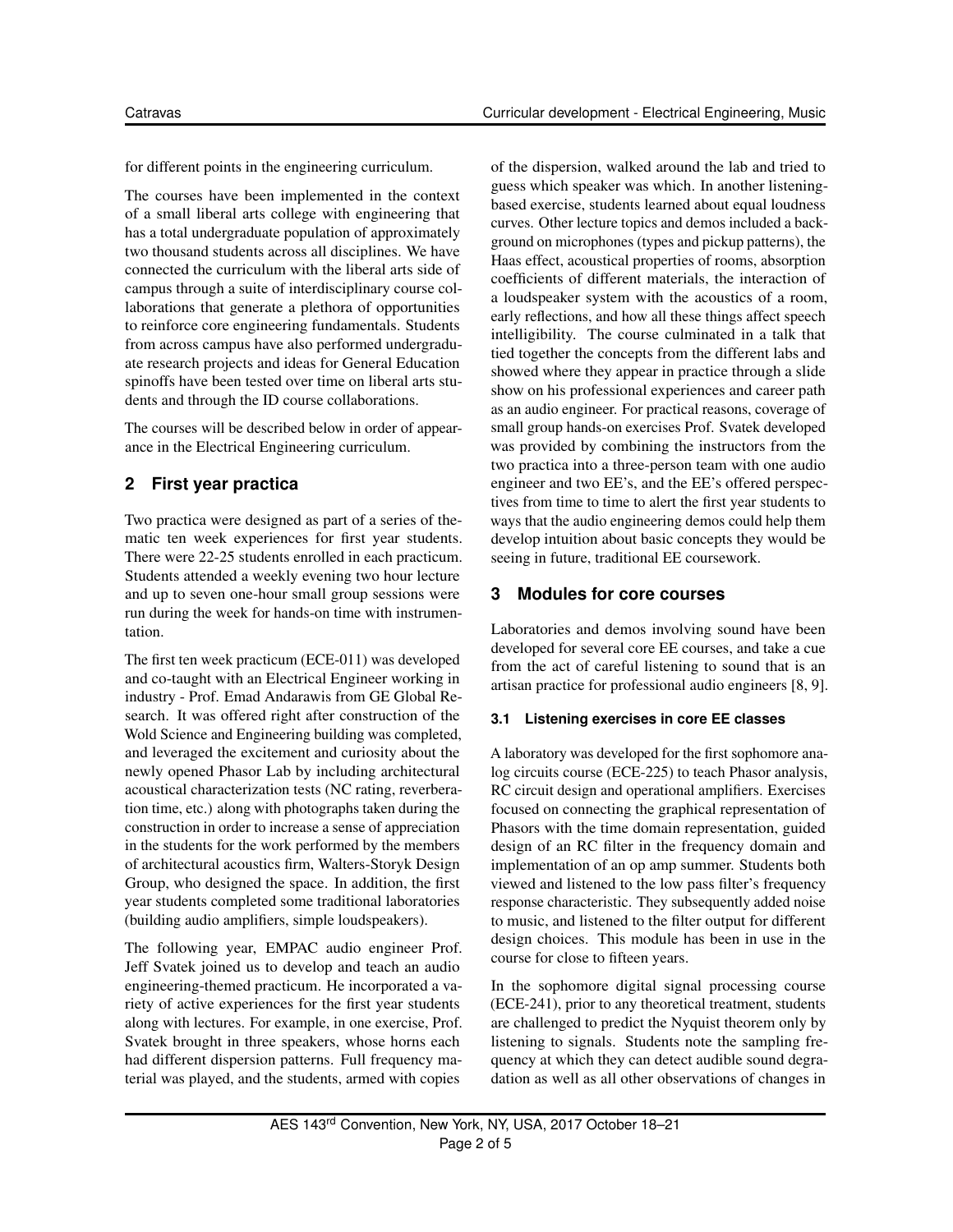sound quality. Using the 'just in time' strategy, the theoretical material is then started in lecture with computation of the normalized and alias frequencies for sinusoids, followed by impulse sampling of a signal with finite bandwidth. Upon returning to lab, students examine their signals in the frequency domain and are asked to explain all prior observations, including why some signals were better suited for aurally detecting the Nyquist rate than others. A guest lecture on audio engineering in ECE-241 by Prof. Svatek on tuning a room has also provided examples of time and frequency domain, linear phase, and other concepts linked with class material for this course.

#### **3.1.1 Interdisciplinary lightning**

Short interdisciplinary interactions, nicknamed 'interdisciplinary lightning', connect courses to generate a new problem or project that requires the expertise of both groups to address. Keeping the interaction short and somewhat non-perturbative makes the exercise more practical for the collaborating faculty members and allows the course pairings to be rotated rapidly. Opportunities to deepen understanding of core material are cultivated.

The digital signal processing course, ECE-241, has a required interdisciplinary team project. One year, the students recorded the performance of a choir on tour from Puerto Rico - Coro de la Universidad del Turabo and filtered some rather prominent noise peaks from the recording. They had also convolved prior recordings of the choir with the impulse response of Union's Memorial Chapel. The exercise was planned in advance with the choir's musical director, Prof. Daniel Alejandro Tapia Santiago, who helped translate as the students explained their convolution projects to the visiting choir members. Another year, ECE-241 students compared impulse responses of different venues on campus and were joined with Union's Camerata Singers, conducted by Prof. John Cox, as they performed the same work in each venue for comparison. ECE-241 students explored whether DSP might be used to identify poetic devices in collaboration with a class studying Romantic poetry through exercises co-developed with Prof. Andy Burkett from Union's English Department. They also made binaural recordings of the English students reading poetry, which has intriguing possibilities for them as a performance format.

Although many of the collaborations have involved Electrical Engineering and music, the approach is readily transferrable, and has also been used to train students learning about the physics and operation of nanoscale microscopy instrumentation[10]. Another collaboration took place with Biology colleague, Prof. Rob Olberg, whose neurobiology class provided electrophysiological signals that needed filtering.

# **4 Advanced electives**

#### **4.1 Advanced course on synthesizing core material**

One advanced elective course, entitled, 'Engineering Acoustics,' is in fact intended to provide students with critical exercise in synthesizing material learned across core courses in the sophomore and junior years. Students become used to studying material that is limited to a few sections at a time in a single textbook that are covered in a predictable order, but have less opportunity to practice connecting material across different courses. In ECE-370, audio and acoustics is used as a platform for defining a longer scale, guided project that requires students to refresh and connect material from the core courses in circuit theory, signal processing, systems and electromagnetics while absorbing the new concepts. In the first half of the course, a group term project is defined that requires the students to utilize selected material across these courses. In the second half of the course, they reinforce these skills by completing two take home exams extracted from material in the peer reviewed literature that span similar topics.

One group project for this course has revolved around setting up an acoustical measurement in a historical building on campus cast as a mystery about the building. Asking questions about proper interpretation of the incoming data and brainstorming about next steps has permitted concepts ranging from phasor analysis to frequency resolution and zero padding to occur quite naturally in the context of a single project, but in a randomized order with respect to coverage of related material in prior courses.

The individual mini-projects and presentations in this course, which has been evolving since its first offering in 2004, are a lighter component of the course, and the project topics have ranged widely, from musical acoustics (violin harmonics, chaldni patterns), sonification, music synthesis, the acoustics of tennis, psychoacoustics for film studies applications, measurements on propellers and fuel injection engines, to sound and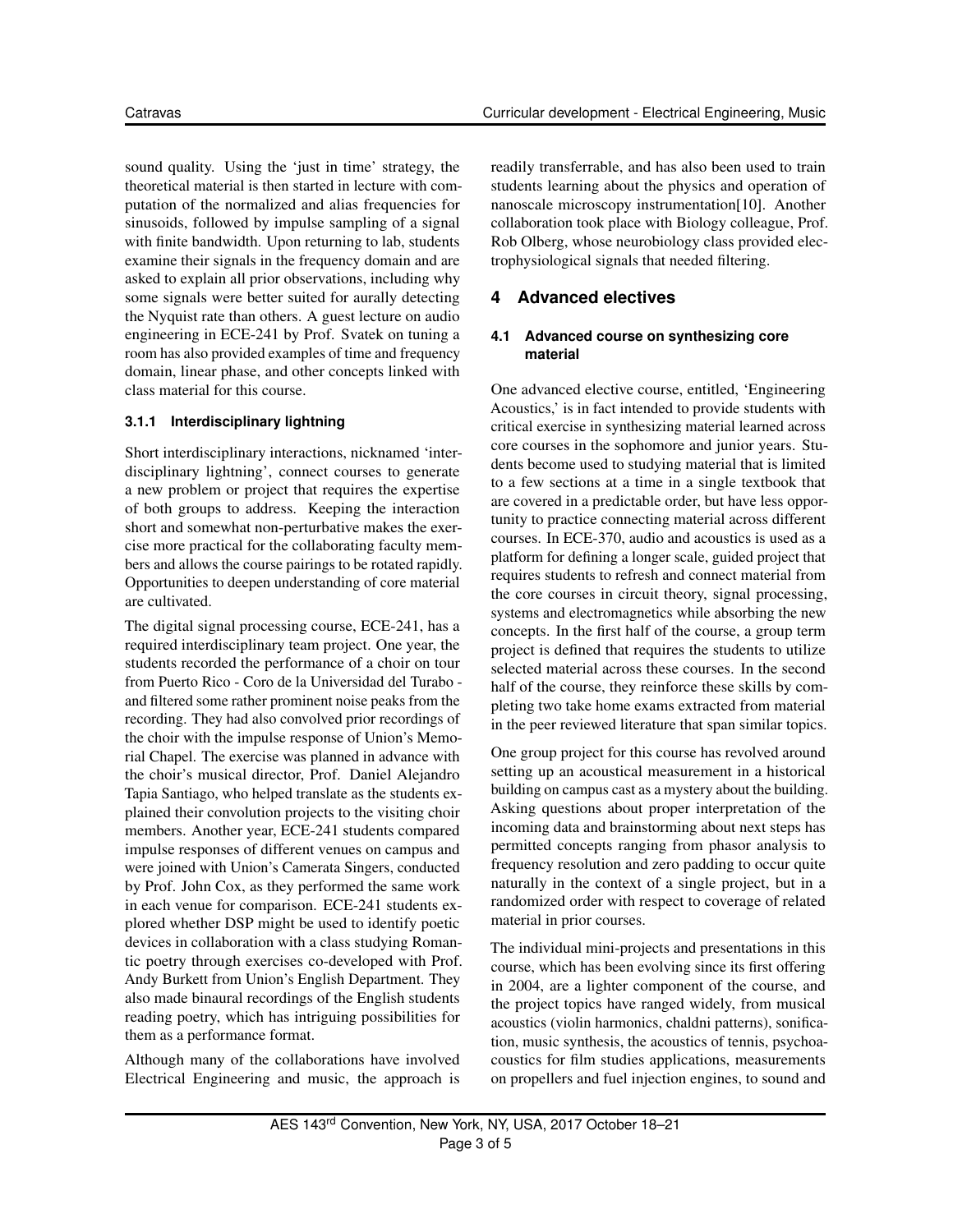vibration tests for nanoscale microscopy instrumentation. One student, who had a black belt in Tae Kwon Do, recorded herself and a friend playing the Game of Thrones Theme as a saxophone duet, broke firecracker boards at various positions around a binaural head, and experimented with spatially distributed musical rounds formed through convolution with the original audio signal.

#### **4.2 Advanced course based on analogs**

A second advanced engineering elective course, entitled, 'Phasors, Waves and Music,' makes use of analogs between audio/acoustics and Electrical Engineering to teach Electrical Engineering concepts. Mathematical forms and concepts that are important elsewhere in the EE curriculum are reinforced using selected examples from musical acoustics, and exercises on the physical interpretation and visualization of these forms are emphasized in this context. ECE-369 reviewed circuit theory, and covered in detail telegrapher's equations, transmission line theory including Smith Charts, and waves with homework at a mathematical level that would be typical for a junior or senior level course in electrodynamics. The course used musical acoustics to help build intuition for these concepts through examples of transmission line theory applied to the modeling of musical instruments. Transverse waves on a string and calculation of resonant modes were covered in detail. Some material that would help students in advance of an antennas course was also covered, as well as instrumentation for experimental characterization of musical instruments, such as the laser vibrometer.

This course in its first offering was co-developed with Prof. Yu Chang, also from the ECE Department, and attracted musicians from five majors who had strong mathematical backgrounds. The course oversubscribed the first day of registration. With such a population, it becomes possible to weave thematic material into the course that is of particular interest to musicians who wish to improve their performance skills or understand their instruments from a different perspective. Students created videos demonstrating special effects on their instruments (organ, flute, saxophone, guitar, voice) for use in class, for example for the module on boundary value problems for transverse waves on a string. There was a History of Electrical Engineering thread to the course, a visual emphasis (i.e. Lissajous figures, Chaldni patterns) and we occasionally donned a purely

musician's hat and linked J. S. Bach or Steve Reich to the course material.

# **5 Undergraduate projects**

Undergraduate projects and theses have been performed by students across campus, ranging from Lissajous figures applied to musical temperament (Physics major) and application of audio techniques to monitoring electrical transformers (ECE major) to auralization of concepts in mathematics of music translated from ancient Greek texts by a premed/Greek major, after she completed a thesis with Classics Department faculty member Prof. Stacie Raucci. Students have performed unconventional experiments that deliberately couple audio signals into an atomic force microscope (AFM), and also converted aspects of the AFM operation to sound. One Political Science major studied violin harmonics with Musician of Ma'alwyck founder Ann Marie Barker Schwartz, and characterized her execution of the harmonics before and after the training. An ECE student compared her vocal spectral characteristics when singing opera/contemporary music during lessons with opera singer Corine Salon.

# **6 Music collaborations and outreach**

We have embraced the philosophy of lifelong pursuit of music as an integral element of a career in science and engineering. Inspired by Prof. Mildred Dresselhaus, we have used chamber music sightreading in Phasor Lab as a way to bring students together with professional mentors in science and engineering. We were profoundly grateful to have her as a guest along with musicians from the community for chamber music and mentoring of Union students and Schenectady area middle and high school students in the STEP program over this time period. We have supported, as much as feasible, some instrumental practice time in between engineering classes.

Encouragement for students to maintain depth in both engineering and music has been approached through example - recitals outside of the regular engineering faculty obligations, accompanying students and choral groups, and providing impromptu music coaching for double majors in the laboratory. As another mentoring format, we have invited professional engineers to give 'double features' - an engineering colloquium and a joint full length chamber music recital in the same visit.